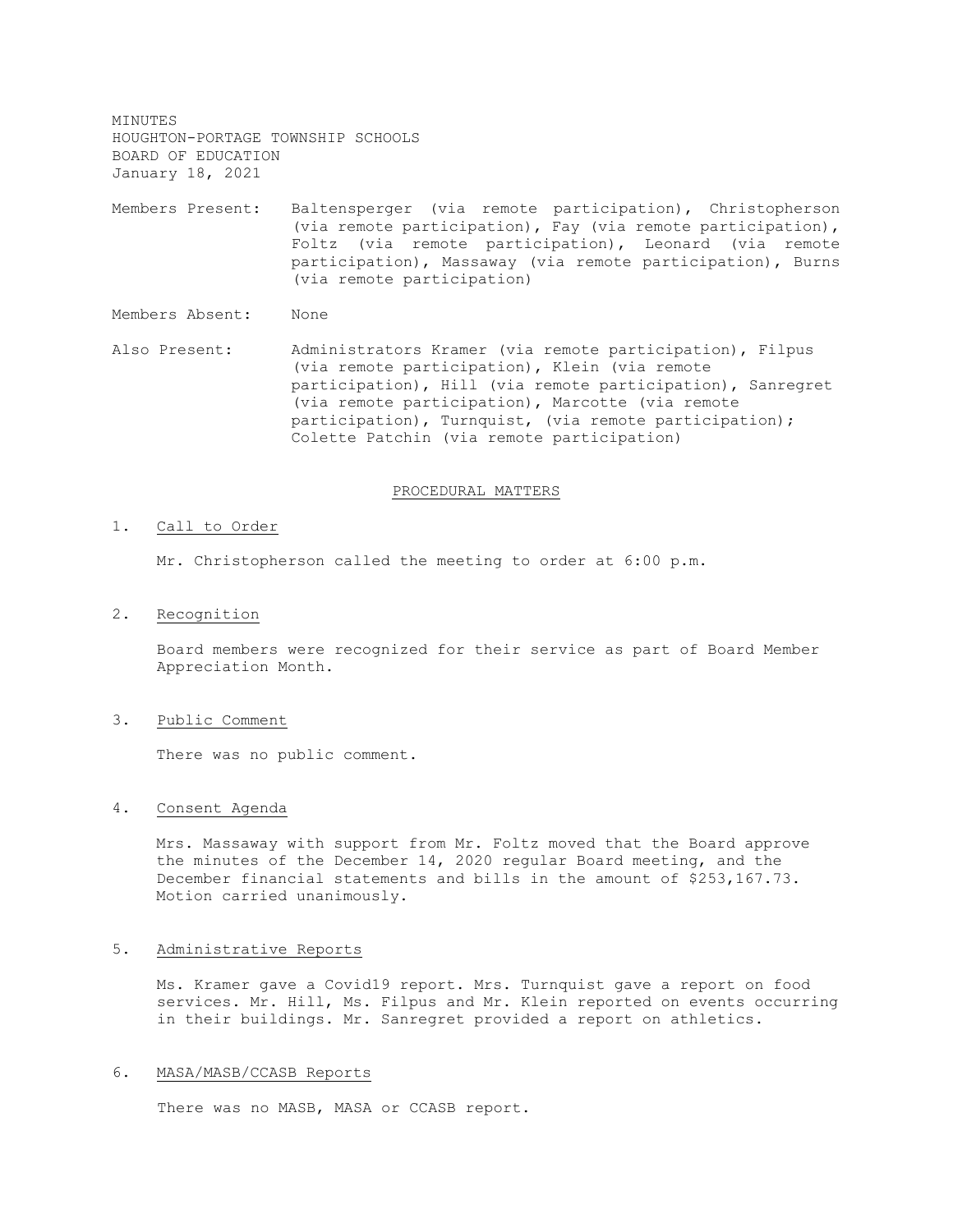### 7. Discussion Items

1) Officers and Committee Assignments

A discussion took place as to how officers are chosen and what the duties of each office are.

2) New School Improvement Platform – Michigan Integrated Continuous Improvement Process (MICIP)

Ms. Kramer led a discussion about MICIP.

3) Extension of Paid Leave Provisions of the Families First Coronavirus Response Act (FFCRA)

Ms. Kramer led a discussion on FFCRA.

### 8. Action Items

## 1) Resolution to Approve the Monthly Covid19 Instructional Delivery Method

Mr. Foltz with support from Mr. Baltensperger moved that the Board approve the Covid19 instructional delivery method. Motion carried unanimously.

# 2) Approval of By-Laws

Mr. Baltensperger with support from Mr. Foltz moved that the Board approve the By-Laws from Section 0000 of the Policy Manual. Motion carried unanimously.

# 3) Election of Officers

Mr. Baltensperger with support from Mr. Burns moved that the Board elect Mr. Christopherson as president, Mrs. Massaway as vice president Mr. Foltz as secretary and Mr. Fay as treasurer. Through a roll call vote, the motion passed with voting as follows: Ayes: Baltensperger, Burns, Foltz, Fay, Leonard, Christopherson, Massaway; Nays: none.

## 4) Resolution Fixing Time, Date and Place of Monthly Meetings

Mrs. Massaway with support from Mr. Foltz moved that the Board approve the schedule for monthly meetings on February 17, March 16, April 20, May 18, June 8, July 20, August 17, September 21, October 19, November 16, December 14, January 18, to begin at 6:00 p.m. and the meetings to be held in the Houghton High School Board Room. Through a roll call vote, the motion passed with voting as follows: Ayes: Burns, Foltz, Fay, Leonard, Christopherson, Massaway, Baltensperger; Nays: none.